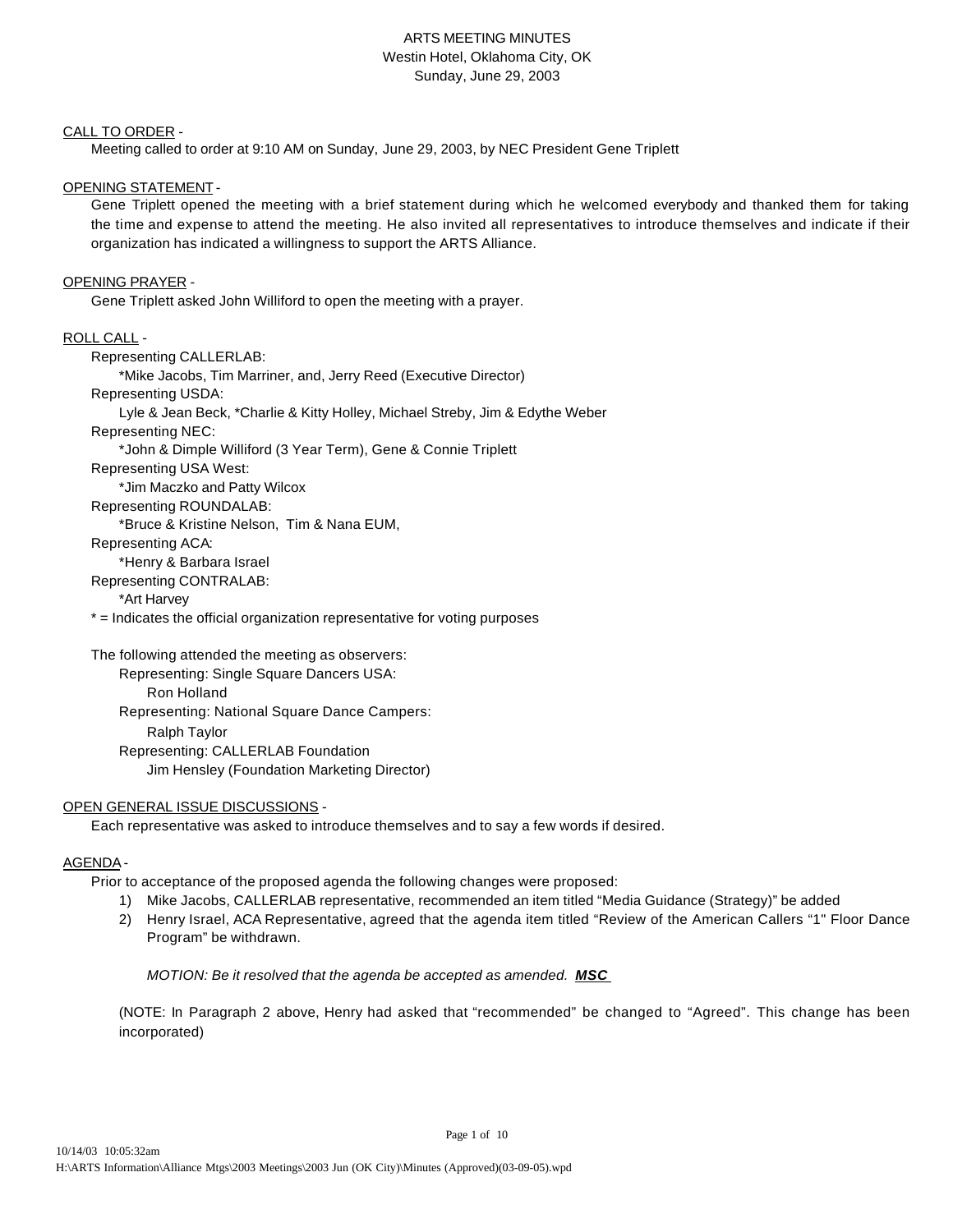MISCELLANEOUS REPORTS - The following reports were presented:

## Finance Report -

At this time there is NO financial report

Even though there is no Finance Report at this time, the following information was provided:

The USDA has approved \$1,000. To be provided to and used by the ARTS Alliance these funds will be transferred to the ARTS after an IRS Tax Exempt 501 (c) (3) status has been established. (See Attachment 1)

CALLERLAB (\$53.11) and Jerry & Del Reed (\$212.75) have donated a total of \$265.86 to provide the equipment required to tape this meeting.

Reports from past meetings: (Copies of the minutes of the meetings were available) October 2002 ARTS Planning Meeting (Cocoa Beach, FL) January 2003 ARTS Meeting (Falls Church, VA)

Discussion of this item resulted in the following MOTION:

*MOTION: Be It Resolved That: The Minutes of the January 22, 2003 meeting of the ARTS be approved. MSC* 

# New Organizations to Join the ARTS:

This item involves adding other organizations to the ARTS Alliance. Discussions included 1) CONTRALAB which has voted to support the alliance and is represented at this meeting 2) The Single Square Dancers of America, which is represented at this meeting, and 3) The National Square Dance Campers which is represented at this meeting. Discussion of this item resulted in the following MOTION:

*MOTION: Be It Resolved That: CONTRALAB be approved to join the ARTS Alliance and that the Single Square Dancers of America and the National Square Dance Campers be invited to join the ARTS Alliance. MSC*

## Ad-Hoc Committee Reports:

# Finance - Jim Maczko, Chairman

The Ad-Hoc Committee met April 15, 2003 and discussed several items, including a fund raising project selling T-shirts and ball caps. The committee will be working toward establishing an IRS Tax Exempt 501 (c) (3) entity for the ARTS Alliance. There was some discussion of which state may be best for the Tax Exempt corporation. The committee submitted a report of their activities (See Attachment 2).

# Electronic Mailing List - Michael Streby, Chairman

The Ad-Hoc Committee reported on the possibility of establishing our own web server at an approximate cost of \$1,500 to set up and annual cost of approximately \$1,000. This would be an ARTS web hosting system which could provide web hosting service for all ARTS organizations.

Another option would be to establish an ARTS web site on another web server which would provide ASB (Active Server Base) access. Cost of this type web service would be approximately \$300 per year.

An ARTS web site & service would provide the capability to collect data, establish web pages, transmission of data (messages) to a mailing list (dancers, associations, and others), and other web services. There are many possibilities for this issue.

Jim Weber reported that USDA has established a mailing list for the ARTS Alliance on the USDA web site. The address for this mailing list is: Alliance@usda.org. All organizations are asked to send changes to representatives or E-mail addresses to Jim Weber (jweber10@kc.rr.com).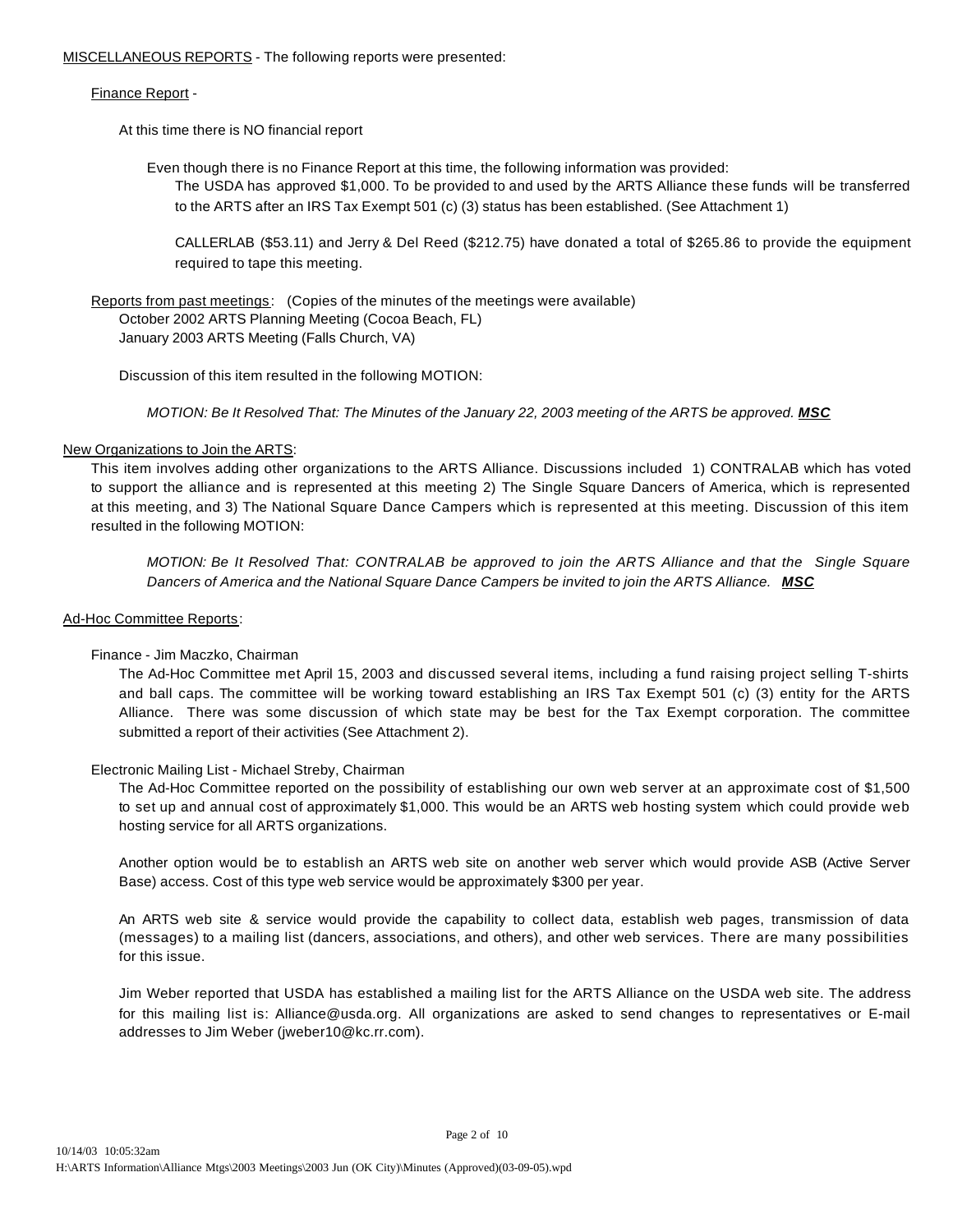Discussion of this item resulted in the following MOTIONs:

*MOTION: Be It Resolved That: Jim Weber & Mike Streby investigate establishing an ARTS web site.* **MSC** 

*MOTION: Be It Resolved That: Jim Weber & Mike Streby obtain a domain name for an ARTS web site with a name containing the words "ARTS" and "DANCE" similar to "ARTS-DANCE.org" or a similar name. MSC*

## Goal of 50,000 New Dancers - Tim Crawford, Chairman

This item includes working toward the goal of adding 50,000 dancers. One idea discussed was conducting a survey to obtain more information about the current dancers. One idea for this survey would be to create a survey and collect data at the next NSDC in Denver, Co.

The following was proposed as a plan for the survey: 1) The Committee will create the survey, 2) The survey will be printed, 3) The surveys would be stuffed in the convention package and additional copies made available, and 4) Collection points will be established. The NEC will contact the  $53<sup>rd</sup>$  NSDC to investigate getting the surveys into the convention packages. There was no discussion of how the information would be compiled and analyzed.

## Other Organizations Joining ARTS - Tim Crawford, Chairman

The Ad-Hoc Committee was charged with discussing and recommending guidelines for other organizations to join the alliance. There was no report from the committee.

## OLD BUSINESS -

Establish an Alliance of National Square, Round and Traditional Organizations:

The following organizations indicated they do support the ARTS: CALLERLAB, USA West, USDA, NEC, ROUNDALAB, ACA, and CONTRALAB.

### Mission Statement Review -

This item involves recommended changes to the Mission Statement previously approved. There has been an E-mail exchange of ideas for a revision. Discussion of this issue resulted in the following motion. (See Attachment 3):

*MOTION: Be It Resolved That: The ARTS Mission Statement approved in January 2003 be revised to read: "The ARTS mission is to generate public awareness and promote growth and acceptance of contemporary Square, Round, and Traditional Folk Dance by encouraging and assisting a coalition of allied dance groups. The ARTS will provide leadership and resources necessary to create an achievable marketing program. The ARTS will encourage, promote and support healthy lifestyles through dance programs and events that provide fun and effective exercise for both mind and body, all within a unique system of social interactions." MSC*

#### ARTS Logo -

This item involves the logo for the alliance. There has been discussion of the logo and several suggestions. A logo was created for the the T-shirt project at the  $52<sup>nd</sup>$  NSDC in Oklahoma City. Discussion of this issue resulted in the following motion. (See Attachment 3):

*MOTION: Be It Resolved That: The ARTS logo as displayed on the T-Shirts sold at the 52nd NSDC in Oklahoma City be approved. MSC*

#### Set Up Organization Structure -

Membership -

There was a brief discussion of this item which resulted in the following MOTION:

*MOTION: Be It Resolved That: The Single Square Dancers USA, the National Square Dance Campers, the Universal Round Dance Council, and the International Association Of Gay Square Dance Clubs be invited to join the ARTS Alliance. MSC*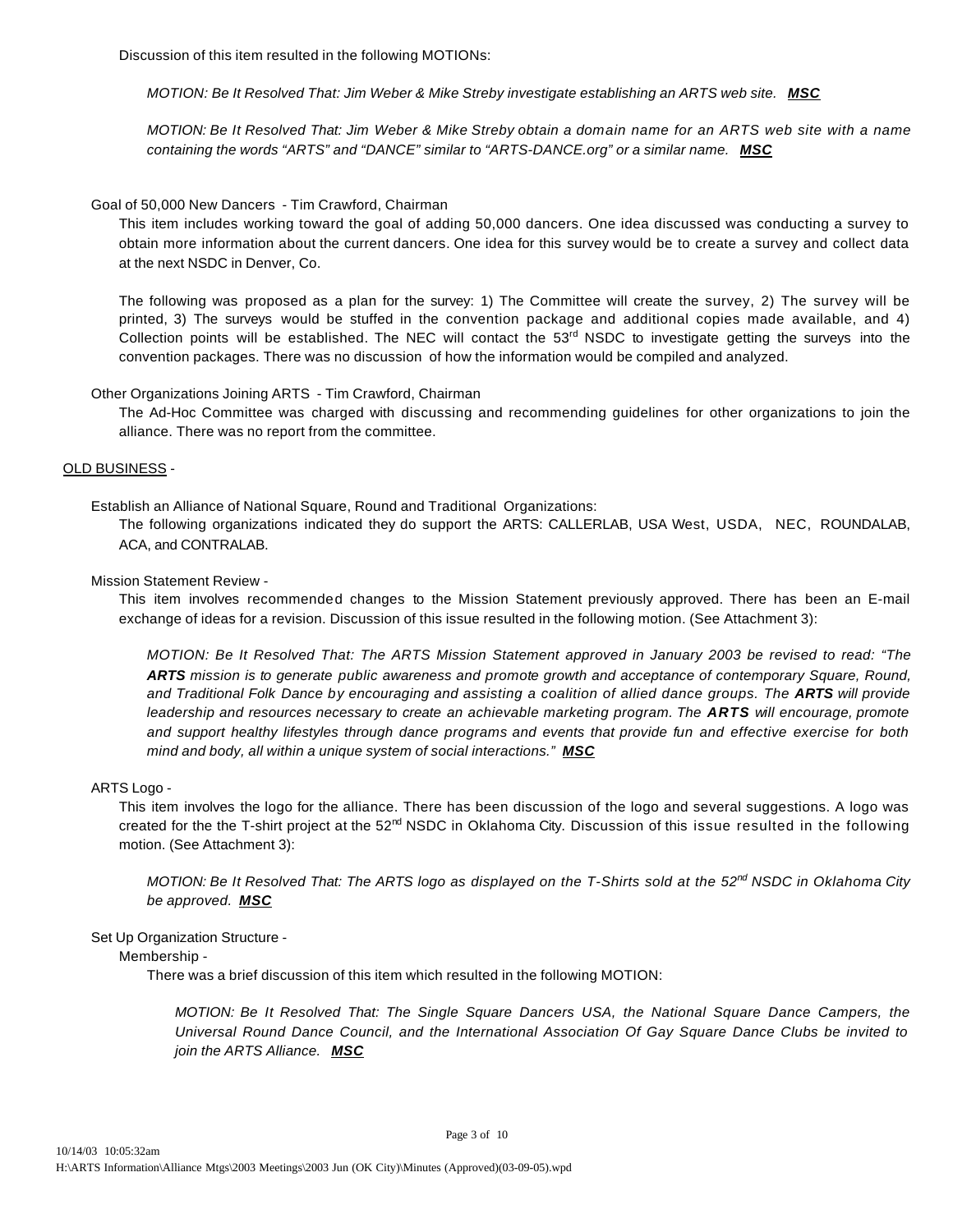Dues -

Discussion of this item resulted in the following MOTION:

*MOTION: Be It Resolved That: ARTS organizations be encouraged to make a donation to the ARTS to help fund startup costs. This request will be included in invitations to other organizations. MSC*

Other Items for Consideration -

The following other items were on the agenda: a) Election of Officers, b) By-Laws & Constitution, c) Tax Status [501 (c) (3)], d) Day To Day Operations, d) Funding, e) Publicity. Considerable discussion of several of these items resulted in the following MOTIONS:

*MOTION: Be It Resolved That: a steering committee to be named Organization Ad-Hoc Committee to be chaired by Tim Crawford be formed to review and report by the next meeting on the following items: 1) Membership (criteria, etc.), 2) Election of Officers, and 3) Bylaws. MSC*

*MOTION: Be It Resolved That: the Finance Ad-Hoc Committee, with Jim Maczko as Chairman, be asked to review and report by the next meeting on the following items: 1) Costs, 2) Dues, 3) Tax Status, and 4) Funding MSC*

*MOTION: Be It Resolved That: Jim Maczko, Chairman of the Finance Ad-Hoc Committee, be approved as temporary ARTS Treasurer and be authorized to apply for a Federal Tax number and to open a bank account for the ARTS and that Jim Weber be approved as temporary Assistant Treasurer. MSC*

## Publicity -

This item involves how the activity is portrayed in the media and the concerns about this issue. There was agreement that when dancing is covered by the media is important that it is portrayed in a positive light. There was also agreement that it is important for the ARTS to "speak" with one voice. There was discussion about some of the material which has been produced, including video. There was also discussion about a national 800 phone number which would be available to provide information nation wide. There was agreement that an Ad-Hoc Committee be set up to review this issue. Mike Streby was approved as Chairman of this committee with members Mike Jacobs and Jim Hensley.

#### Review Multi-Cycle Document

This item involves the agreement that the ARTS would publish documents which are supported by all member organizations. The agreement is that if a document is supported by all member organizations it may be published by the ARTS and carry the ARTS logo. The document titled "The Multi-Cycle Lesson Plan dated June 16, 2003" was presented and the organizations were asked to review the document to determine if it is supported by all organizations as a jointly supported ARTS document. CALLERLAB was asked to submit an E-mail ballot to all ARTS members for the organizations to vote on their support of the document.

Further discussion of this item resulted in the following MOTION:

*MOTION: Be It Resolved That: the ARTS not discuss the Multi-Cycle Lesson Plan as a jointly supported document. Moved, seconded, and Not Carried*

(NOTE - The vote on this item was three Yes and three No. Since the vote was tied, the MOTION was not approved.)

Following defeat of the above MOTION the following MOTION was submitted:

*MOTION: Be It Resolved That: Discussion of the Multi-Cycle Lesson Plan be tabled until the next ARTS meeting. MSC*

(NOTE - This result of this MOTION is that further discussion of the document will be tabled until the next ARTS meeting in October 2003. Approval of this MOTION eliminated the requirement to send the document to the member organizations for a vote of their support.)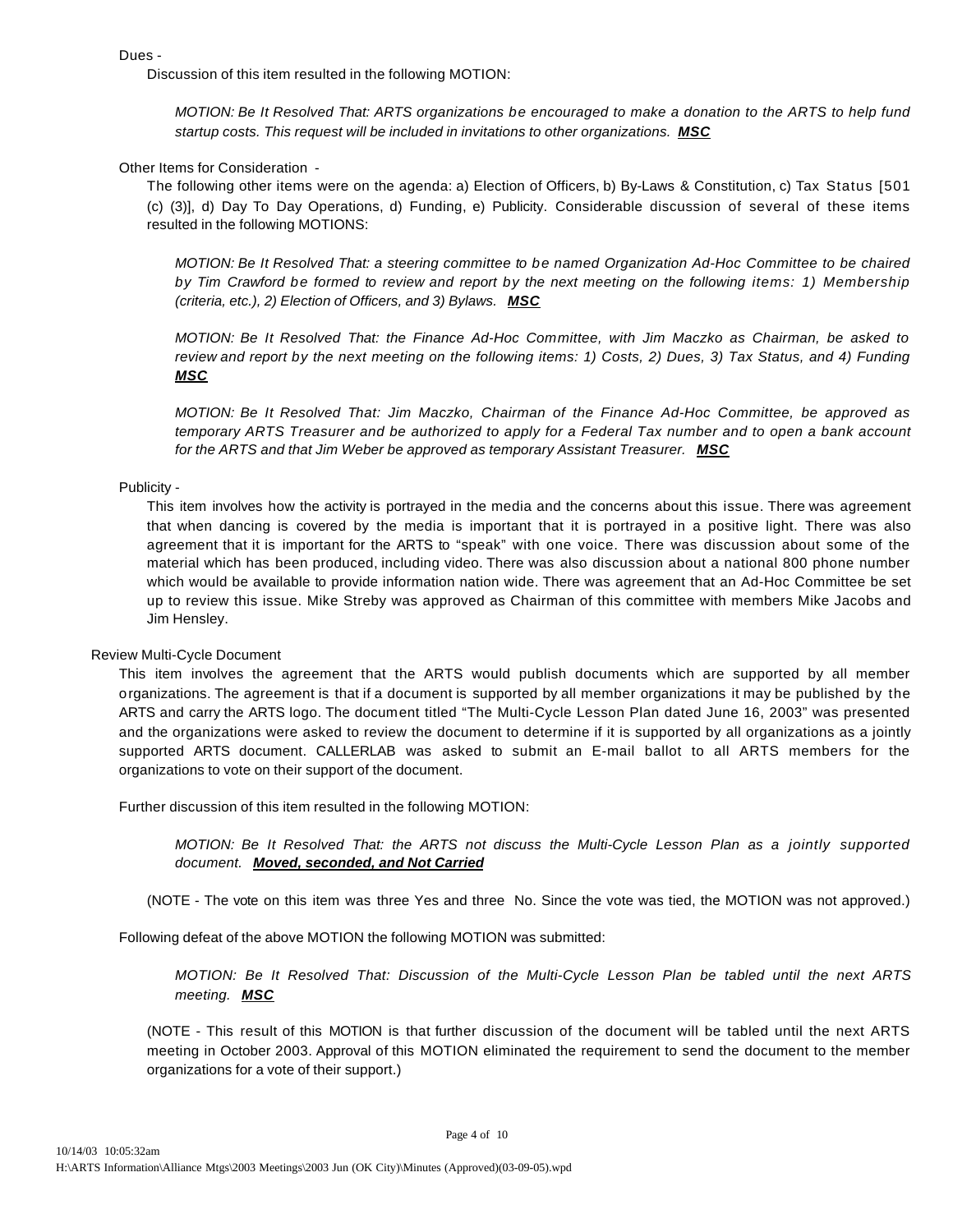#### ARTS Funds -

The CALLERLAB Foundation has received a donation of \$379.66 which was designated to be used for the ARTS Alliance. A separate bookkeeping account has been established by the Foundation to keep track of this and other funds which have been so designated. The money collected and spent for the 2003  $52<sup>nd</sup>$  NSDC T-shirt project will be accounted for in this account.

# Hall Of Fame/Museum - Paducah, KY -

Paducah, KY has made two presentations to the Alliance concerning the city's desire to establish a square dance hall of fame/museum in Paducah. USDA presented a report of a visit to the area. The city has indicated they will provide a facility for a revolving hall of fame/museum. Other activities which would participate in the revolving displays would be clogging, basket weaving history, and quilting. USDA is planning to hold their January meeting in Paducah. This will provide the opportunity for a larger group to see the city. Further discussion of this item will be held until the next meeting

#### Next Meeting -

There was discussion of the various possibilities for the next meeting including the USDA meeting in January 2004, the USA West meeting in March 2004, the Mid America festival in October 2003, the Turkey Strut festival in November 2003, the CALLERLAB Executive Committee Meeting in October 2003, and the ACA convention in 2004. After considerable discussion it was agreed that the next meeting will be hosted by CALLERLAB Sunday afternoon, October 19, 2003 in Orlando, FL. Specific details will be provided at a later time. The meeting will be held in the AmeriSuites Hotel, 5435 Forbes Place, Orlando, FL 32812, 407-816-7800. Members should c0ontact the hotel directly and make sure the hotel knows they are part of the "CALLERLAB Group".

#### ADJOURNMENT

The meeting was adjourned at 1:45 PM on Sunday, June 29, 2003.

Submitted by

Jerry L. Reed Executive Director CALLERLAB Transcribed from tape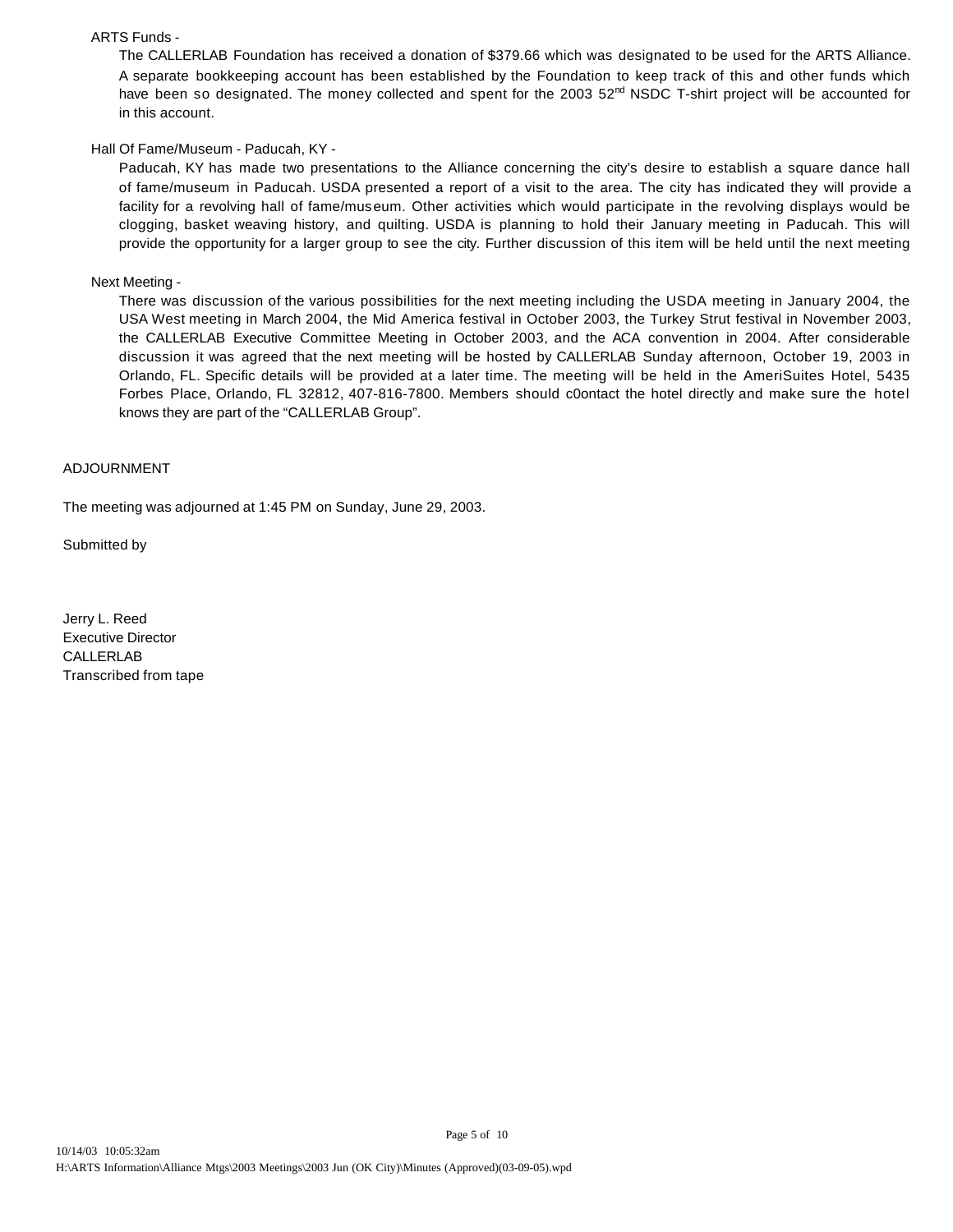## **ARTS Meeting January 22, 2003 Minutes Attachment 1** UNITED SQUARE DANCERS OF AMERICA

SQUARE DANCE - AMERICAN FOLK DANCE

OFFICERS 2002-03 PRESIDENT Lyle and Jean Beck 12538 Rugby Court Dubuque, IA 52002-1064 (563) 556-1253

 VICE PRESIDENT EASTERN REGION CT DE, 0 of C, ME, MO, MA, NH, NJ, NY PA. RI, VT and VA Bill Flick 400 Pete's Way Boothwyn, PA 19061 (610) 358-2306

 VICE PRESIDENT CENTRAL REGION AL, FL, GA, IN, KY MI AdS, NC, OH, SC, TN and WV Charlie and Kitty Holley 6132 Bell Road Manor Montgomery, AL 36117-4361 (334) 271-064) VICE PRESIDENT PLAINS REGION AR, IL, IA, KS, LA. MN, MO, NE, NO, OK, SD, TX and WI Dan and Pat Liska 1 SE 9th Street Lee's Summit, MO 64063 (816) 246-1166 VICE PRESIDENT WESTERN REGION AK. AZ CA. CO. HI, ID, MT NV NM, OR, UT WA and WY Sam and Marianne Baines 17674W. Sunbelt Lane Surprise, AZ 85374-2988 (623) 556-0658 **SECRETARY**  Michael and Kimberlee Streby 6645 Canyon Rim, Row 200 San Diego, CA 92111 (858) 277-6621 TREASURER Bob and Loretta Welch 1327 Hazel Street Carthage, MO 64836-2826 (417) 358-1229 PAST PRESIDENT Bill and Bobbie Shepard (615) 367-0796 **HISTORIAN**  Ron and Marilyn Schmit (503) 623-3479 PARLIAMENTARIAN Jim Maczko/Patty Wilcox (619) 295-2635 COMMITTEE CHAIRMEN HANDICAPABLE DANCERS Al and Portia Bruning 904 5. St. Mary's Sioux City, IA 51106 (712) 276-1862 NATIONAL FOLK DANCE Mark and Bessie Grumbine 1315 Pride Gap Cove Cabot, AR 72022

 (501) 988-2385 INSURANCE COORDINATOR Loraine Backus P.O. Box 17128 Little Rock, AR 72222-7128 (501) 312-2264 INFORMATION/PUBLICATIONS .lim and Edythe Weber 1316 Middlebrook Drive Liberty. MO 64068-1941 (816) 781-3598 CREDIT CARD Joe and Joy Vaccari 227 Hughes Street N.E. Ft. Walton Beach, FL 32548 (850) 243-9484 **YOUTH**  John and Alitia Becker P.O. Boa 1561 West Monroe, LA 71294 (318) 345-1030

June 29, 2003

RE: ARTS presentation

At the United Square Dancers of America annual Board of Directors meeting on Wednesday, June 25, 2003 the Board approved USDA's participation in the Alliance of Round, Tradition and Square Dance (ARTS).

USDA is dedicated to the success of the Alliance and has therefore set aside \$1,000 for financial support of this effort.

form the She

 James and Edythe Weber President United Square Dancers of America

 USDA Alliance Representatives Charles and Kitty Holley Lyle and Jean Beck Michael and Kimberlee Streby James and Edythe Weber

Page 6 of 10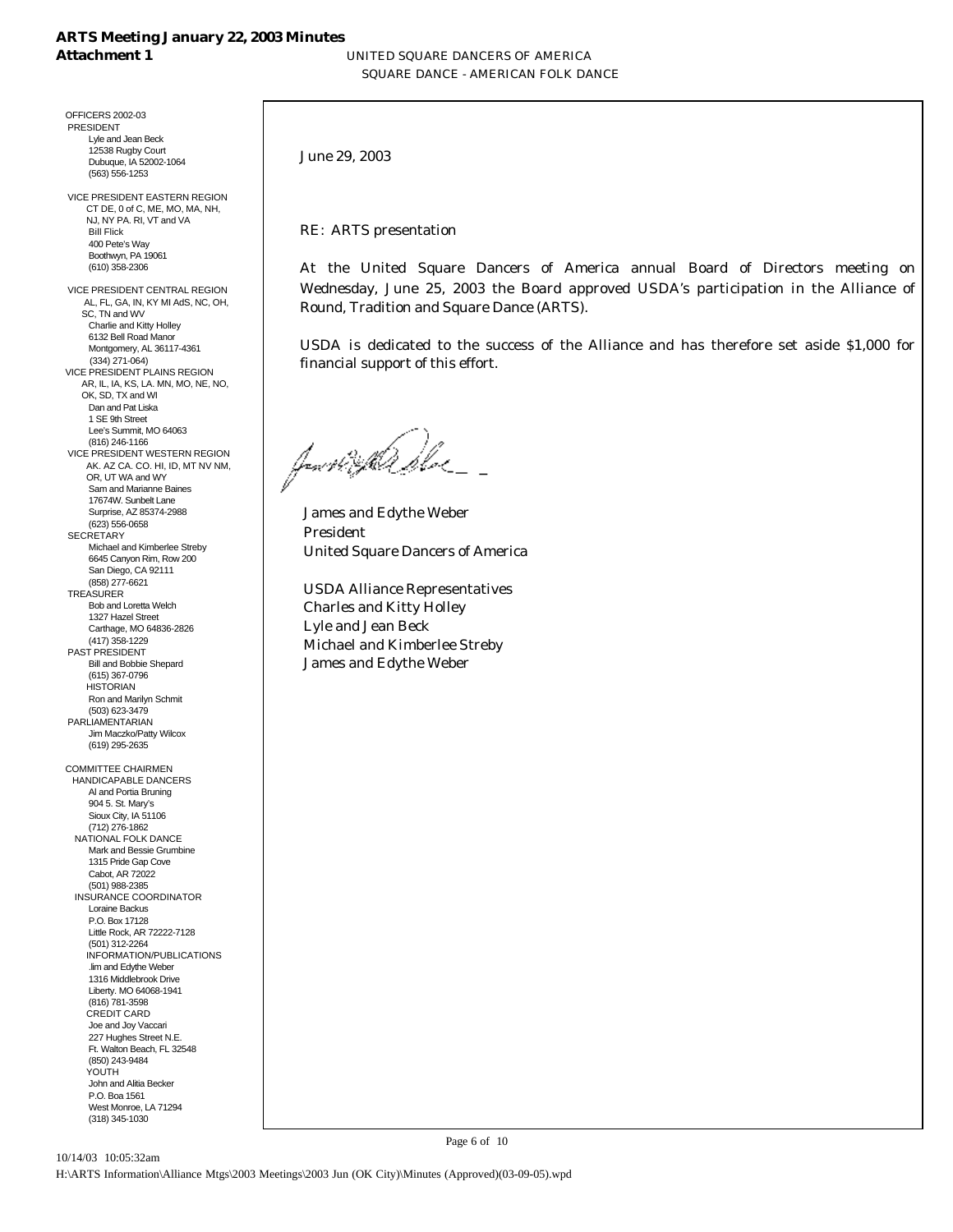# **ARTS Meeting June 29, 2003 Attachment 2 (Finance Ad-Hoc Committee Report) (Page 1 of 2)**

ARTS Ad-Hoc Finance Committee Meeting April 15, 2003

The ARTS Ad-Hoc Finance Committee met during the CALLERLAB Convention on April 15, 2003, in San Antonio. All members of the Committee were present: Tim Marriner, Gene and Connie Triplett, Jim Hensley, Jim Maczko, Patty Wilcox. Mike and Michelle Jacobs also joined the meeting

The Committee discussed in general terms the requirements of the financial needs of the Alliance with the understanding that significant amounts of funding would be required to implement the full scope of the desired marketing programs incorporated within the Phoenix Plan

A proposal to seek earnest money from each of the participating organizations was generally accepted. A nominal amount of \$100 from each of the groups was suggested. Should addition funding be required in the interim, a possible source was the CALLERLAB Foundation.

Organizational issues concerning the creation of a 501 (C) (3) non-profit charitable corporation were briefly discussed.

Various fund raising projects were discussed. It was determined that any initial effort would have to be small due to limited funds. A consensus was reached that the AD-Hoc Finance Committee would generate funds through the sale of ARTS T-Shirts. Gene and Connie Triplett will obtain information regarding the production of these T-Shirts incorporating the ARTS logo:



http://www.arts-dance.com

The actual design of the T-shirt may not be able to include all this information, but will reflect the ARTS logo. It was suggested that a written explanation — or Press Release — defining ARTS be provided with each T-shirt.

A successful fund raising campaign will require the cooperation and assistance of all organizations participating in the ARTS. It is the hope of the Committee to have these T-Shirts available at the OKC National Convention. The USDA holds its Annual meeting just prior to the Convention on Wednesday and will be able to sell these T-Shirts at that time. It was hoped that the CALLERLAB booth in the vendor area of the OKC National Convention could also be utilized as a point of sale of these T-Shirts. In addition, the NATIONAL SQUARES magazine table is also a potential sale location at the 0KG National Convention. Each of these locations will require the agreement of these member organizations to assist with the sale of these T-Shirts

Until such time as sufficient funds are available to establish separate ARTS accounts it is hoped that the CALLERLAB Foundation will hold any income from these sales in escrow. Again, this will require the concurrence of the Foundation.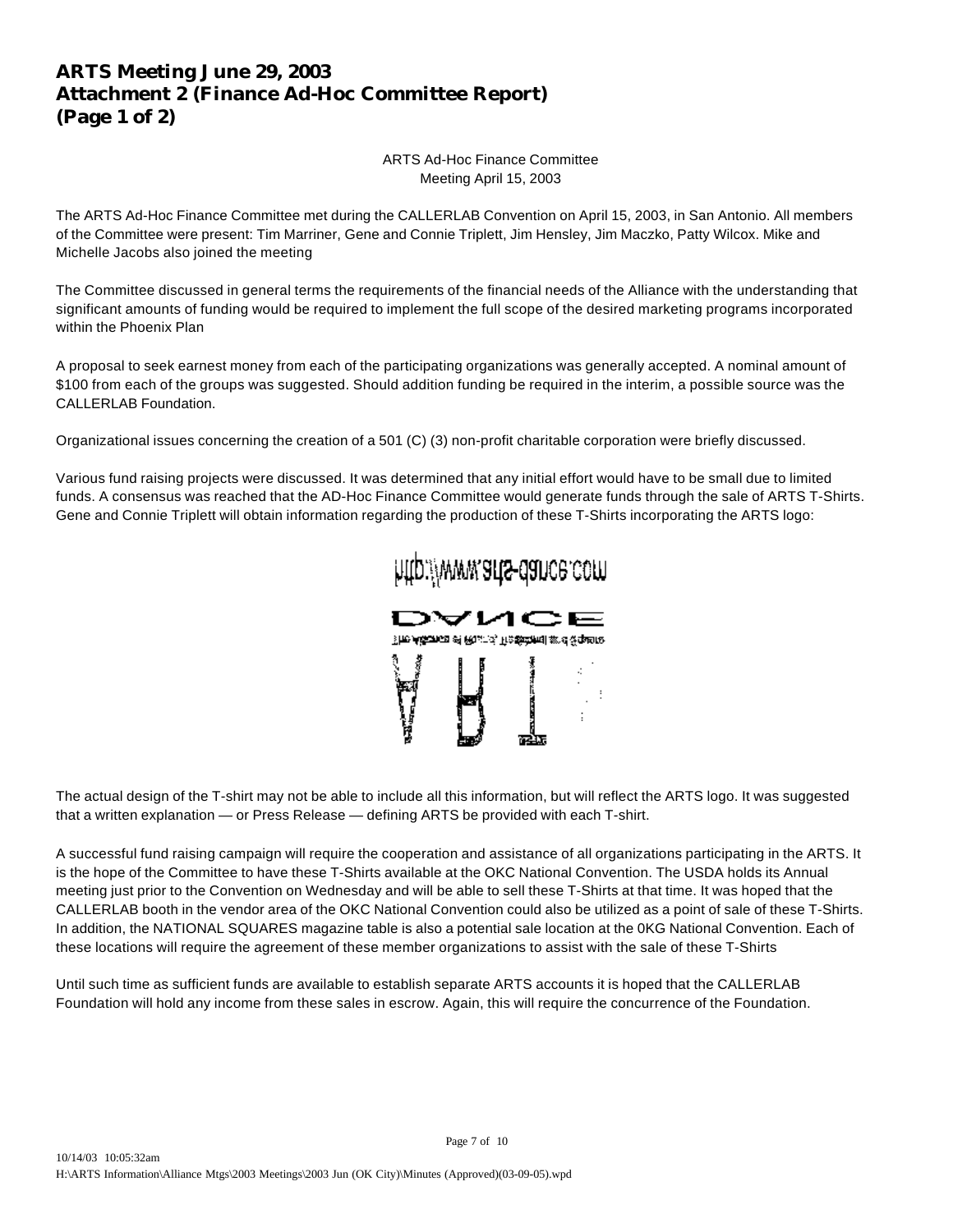# **ARTS Meeting June 29, 2003 Attachment 2(Finance Ad-Hoc Committee Report) (Page 2 of 2)**

Accordingly, the ARTS Ad-Hoc Finance Committee is seeking authorization for the following:

- 1. Proceed with this fund raising effort;
- 2. Sale of ARTS T-Shirts at:
	- a. USDA Annual Meeting
	- b. CALLERLAB vendor booth at 0KG National Convention
	- c. NATIONAL SQUARES magazine table at 0KG National Convention
	- d. Other available venues.
- 3. Authorization to place funds in escrow in the CALLERLAB Foundation account;
- 4. Authorization for payment of T-shirt expenses from an escrow account in the CALLERLAB Foundation account.

Gene and Connie Triplett may have a source for the T-Shirts who will delay invoicing for a period of up to 60 days affording us the opportunity to generate funds through the sale of these T-Shirts Additional issues which need to be covered (before next meeting):

- 1. Making certain that all understand what Alliance is;
- 2. Establish areas in which we can work effectively;
- 3. Development of a management system;
- 4. Funding (80% of charitable giving is from individuals, not corporations).
- 5. It was felt that Dancers are looking for results (they don't know or care about Phoenix Plan) ARTS is the "unification" that will help

We were very pleased to have the full cooperation of the entire committee in a creative discussion which we believe will be fruitful for the future of the ARTS.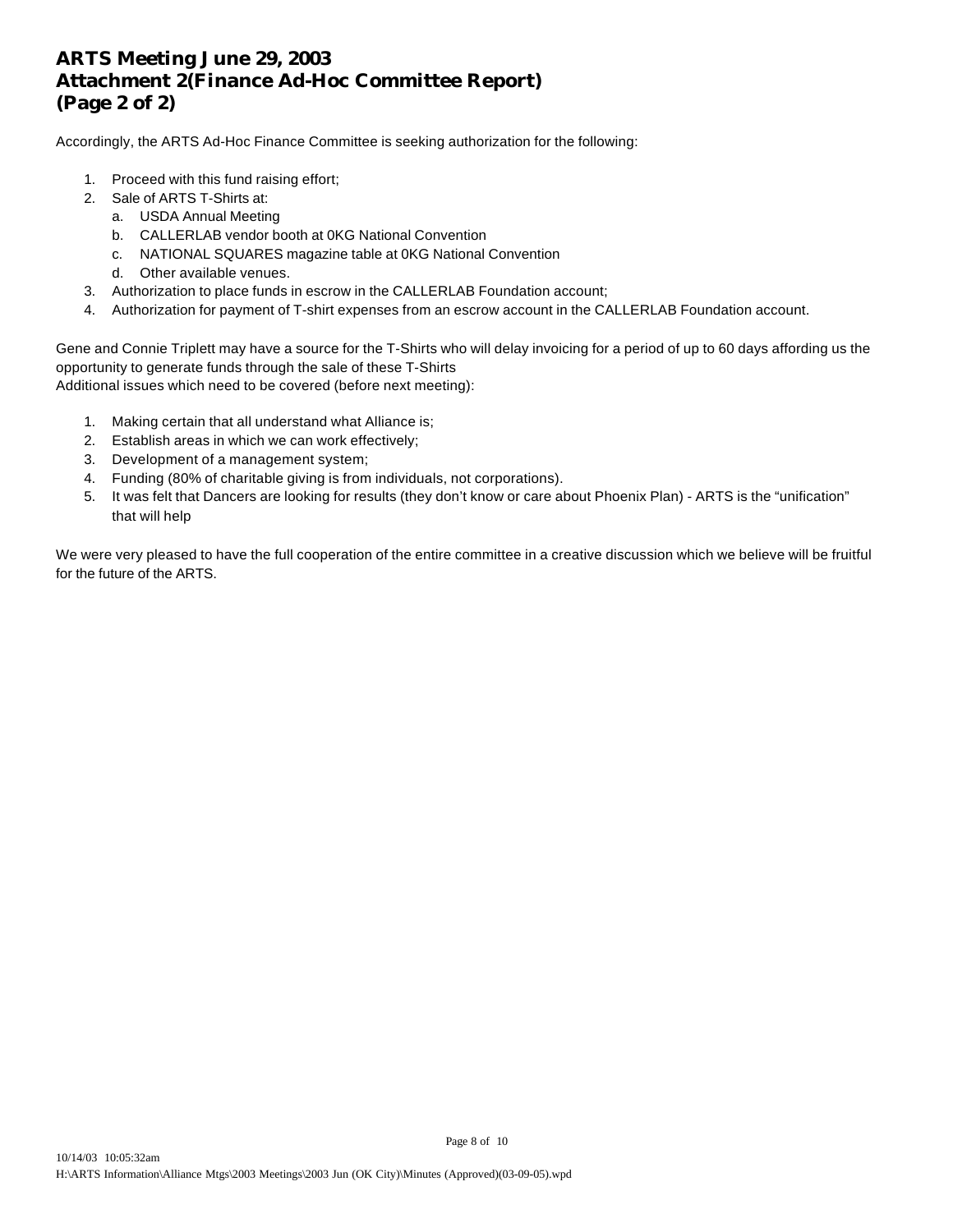# **ARTS Meeting June 29, 2003 Attachment 3 (Revised Mission Statement) (Page 1 of 1)**

# The ARTS (Alliance of Round, Traditional, and Square Dance)

# MISSION STATEMENT (Revised & Approved June 29, 2003)

The **ARTS** mission is to generate public awareness and promote growth and acceptance of contemporary Square, Round, and Traditional Folk Dance by encouraging and assisting a coalition of allied dance groups. The **ARTS** will provide leadership and resources necessary to create an achievable marketing program. The **ARTS** will encourage, promote and support healthy lifestyles through dance programs and events that provide fun and effective exercise for both mind and body, all within a unique system of social interactions.